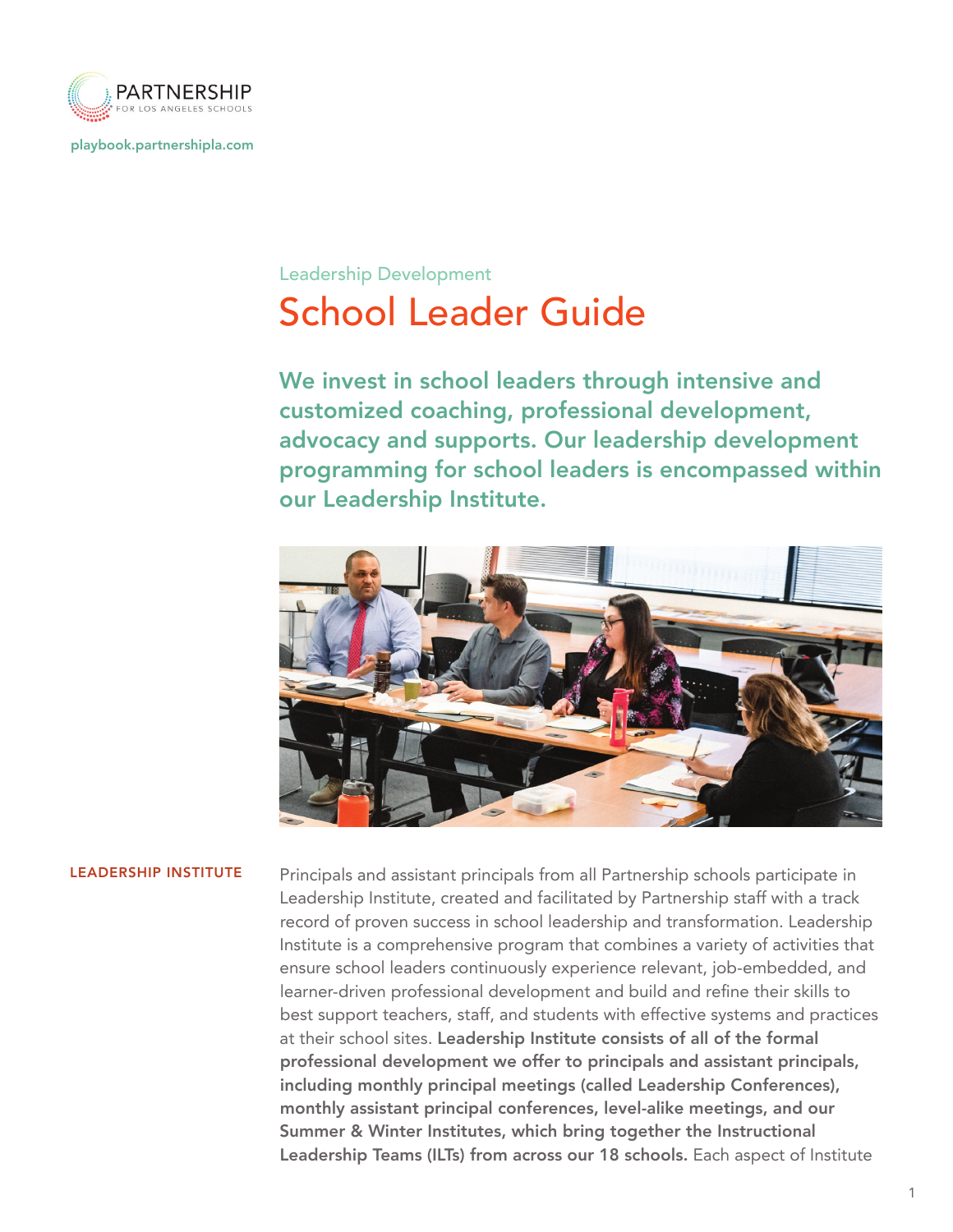seeks to develop the skills school leaders need to be transformational leaders for their school communities.

The professional development available to Partnership school leaders is distinct from traditional professional development in a few important ways:

- Focused. Our professional development is intentionally focused on the most challenging parts of school leadership: building systems for instructional and operational leadership, driving culture change, and creating space for collaboration around problems of practice. We create active, hands-on learning experiences for our school leaders rooted in the work they're actually doing.
- Informed Content. The content of the sessions is informed by the school leaders themselves. This is achieved through incorporating their voice in the development of the scope and sequence of learning for the year, as well as in determining the foci of their professional learning community.
- Coherent. Learning for principals and assistant principals is intentionally aligned with the learning of our teacher leader pathways. One of the primary challenges of external professional development nationally is a lack of coherence across roles in a school. Partnership professional development is intentionally designed to interrupt this pattern by scoping the professional development series across the entire school year and in concert with teacher learning to promote coherence.
- Dedicated Staffing. We place a premium on highly resourcing this work in order to create strong facilitated learning experiences. For example, the Partnership employs staff whose primary role is to coordinate the development of high-quality, impactful learning experiences for school leaders and teachers. And the smaller ratio of Partnership Senior Directors (whose primary role is to coach and support principals) to schools in the network ensures that formal professional development is created and facilitated with intimate knowledge of each school and leader in mind.

## Summer & Winter Institute

The Partnership conducts semi-annual Leadership Institutes to kickoff each school semester with a sense of purpose and to create space for schoollevel reflection, vision-setting, and systems-focused strategic planning. While planning activities occur within individual school ILTs, the Institutes also serve as a central location for Partnership school and office staff to develop a sense of community as a network. Trainings leverage the experience and expertise of our school leaders in implementing research and best practices, and actively create opportunities to showcase and celebrate their successes and lead relevant workshops for their peers during Institute sessions. The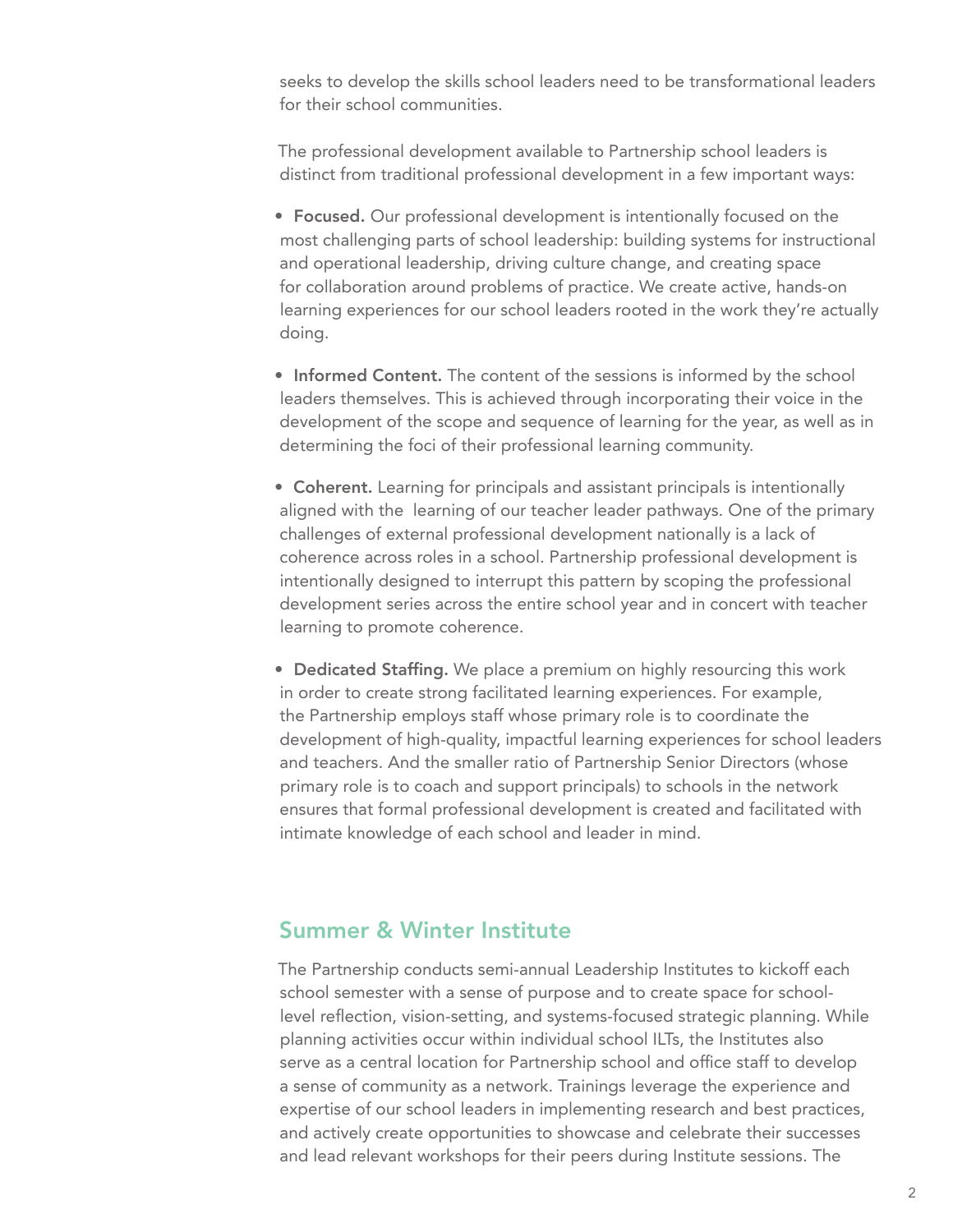Partnership also uses these Institutes to establish and reinforce norms, values, and culture across the network. Core values are integrated into all activities and effective practices in meeting facilitation and presentation are modeled to create an engaging and action-oriented professional development event that sets the tone for the school year.

- Summer Instiutute brings together the ILT of each Partnership school for four days of reflection, common strategic planning, learning, and teambuilding time, so that the ILT assumes shared ownership of school-wide goals and action plans. Using high-leverage data, ILTs complete the development of their school's strategic plan, which we refer to as the "Call-to-Action", a unifying strategic planning document that outlines each school's specific goals and action plans, and supports rigorous, ongoing progress monitoring of their work throughout the school year.
- Winter Institute provides ILTs and Partnership staff the opportunity to come together for one day in early January to reinvigorate themselves and renew their focus on goals and norms before the start of the Spring semester. Similar to our Summer Institute, Winter Institute is a time for reflection, team-building, as well as data analysis. ILTs gather to monitor their progress towards Call-to-Action goals, celebrate successes, and refine strategies and action plans.

## Leadership Conferences

Hosted monthly by the Partnership home office during the school year, these full-day seminars focus on supporting the development of high-leverage systems that support school transformation.

Administrators from all network schools come together to gain skills, reflect on successes and areas for growth, and build a system of support among peers. We approach our monthly professional development events as regular opportunities for leaders to learn, reflect, consult, and plan through structured interactions with colleagues, and content area experts from Partnership staff. Conference content is derived from a scope and sequence and is intentionally aligned with the PIF and priorities for learning for the teacher leader pathways. The conferences typically consist of:

### Morning learning sessions focusing on:

- Practicing and refining core leadership skills
- Learning theory and best practices
- Data analysis
- Individual and group brainstorming of solutions and implementation practices
- Time for reflection and planning of next steps to apply learning at school sites

## The Partnership

Implementation Framework, called the PIF for short, identifies and assesses the systems we believe are essential for school transformation. Drawing upon a breadth of educational research, as well as best practices from school districts across the country, the PIF is designed to measure the level of implementation of these systems from "Not Yet Begun" to "Full Implementation". Unlike rubrics geared towards assessing individual practice, the PIF places an intentional focus on systems that contribute to improved student outcomes and the prescribed actions of groups within the school to enact them.